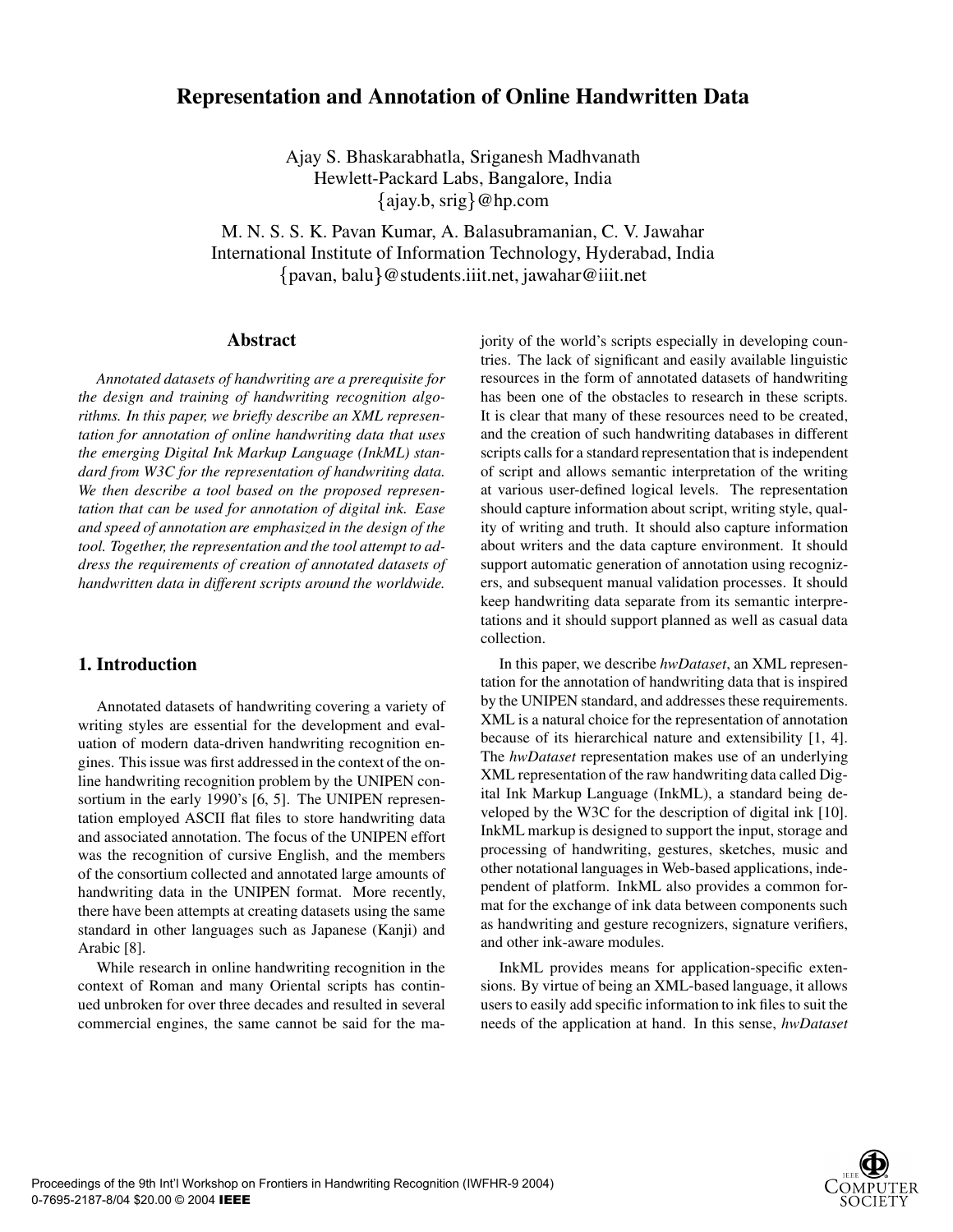

## **Figure 1. Conceptual relationship between hwDataset and InkML**

may be thought of as an application-specific extension of InkML (Figure 1).

In addition to a standard representation, the creation of annotated datasets of handwriting requires effective tools for data collection and annotation. Annotation of groundtruth is a particularly critical and expensive operation that requires careful attention to tool design. Among other things, issues related to non-Roman scripts have to be addressed in detail [9]. In this paper, we also describe a tool for annotation of online handwriting data that can be used to create complete *hwDataset* documents.

## **1.1 Creation of Annotated Datasets**

The creation of annotated datasets of handwriting is generally comprised of sequential data collection and annotation phases. In the data collection phase, handwriting samples are collected using appropriate devices and tools (see for example [2]) and the digital ink captured in files in an appropriate directory structure, using a convenient ink format such as InkML or UNIPEN. This phase is often distributed over different times, places and even organizations. The data collection may be designed or casual. In the former instance, writers with specific skills are recruited for contributing handwriting samples, and asked to write specific characters, words or sentences or a combination, or given other specific tasks. In the latter, digital ink is a byproduct of an ink application such as handwritten email or note-taking.

In addition to the handwriting data, metadata pertaining to the design of the dataset and writer profiles is typically, but not necessarily, captured as part of this phase. Basic grouping of the captured ink into the top-level annotation categories corresponding to writing tasks may also be captured in this phase. For example, if the design of data collection requires each writer to write a list of words in different fields of an electronic form, the ink from each field can be automatically grouped into "words" and word-level ground-truth provided. In our own data collection efforts [2], metadata captured during this phase is represented directly as hwDataset documents, with references to digital ink captured separately as InkML documents.

The files of digital ink and any metadata captured as part of the data collection phase form the input to the annotation phase. In this phase, metadata captured as part of the data collection phase can be validated and completed. However the chief activity in this phase is the tagging of ink with labels corresponding to ground truth, writing style, and so on, at different levels of an appropriate hierarchy of annotation levels. Even with the availability of tools, this activity is labor-intensive and several passes may be needed to obtain the desired level of accuracy of annotation. In the general case, annotation may be added across multiple sessions distributed over time and space; not all levels or types of annotation may be provided in one session (or ever !); and multiple annotators - humans or machine algorithms - may provide annotation. For pragmatic reasons, it is generally necessary to have access to partially annotated dataset even as it evolves.

The output of the annotation phase is a collection of hwDataset documents organized into an appropriate directory structure. Each hwDataset document is paired with an InkML document containing the digital ink data referred to in the document.

## **2. Representation for Annotated Handwriting Datasets**

The proposed *hwDataset* representation includes a set of XML elements for detailed annotation of handwriting. The *hwDataset* element is the root of the document and captures metadata about the dataset as part of the *datasetInfo* element, various definitions as part of *datasetDefs*, and hierarchical annotation of handwritten data as part of one or more *hwData* elements. These elements are described briefly in the following paragraphs.

**datasetInfo** The *datasetInfo* element (Figure 2) captures metadata related to the dataset as a whole. It contains the following elements: (a) *name* - name for referring to the dataset, (b) *category* - type of dataset captured using UNIPEN-style codes, (c) *version* - version number and/or datestamp of dataset publication, (d) *contact* - contact info for dataset-related queries, (e) *source* - the source of collected data, (f)*setup* - physical conditions in which data was collected, and (g) *dataInfo* - information about the data.

The *dataInfo* element in turn contains the following subelements: (a) *script* - language/script captured in dataset, (b) *quality* - overall assessment of quality of handwritten data captured in dataset, (c) *truth* - ground-truth of what is

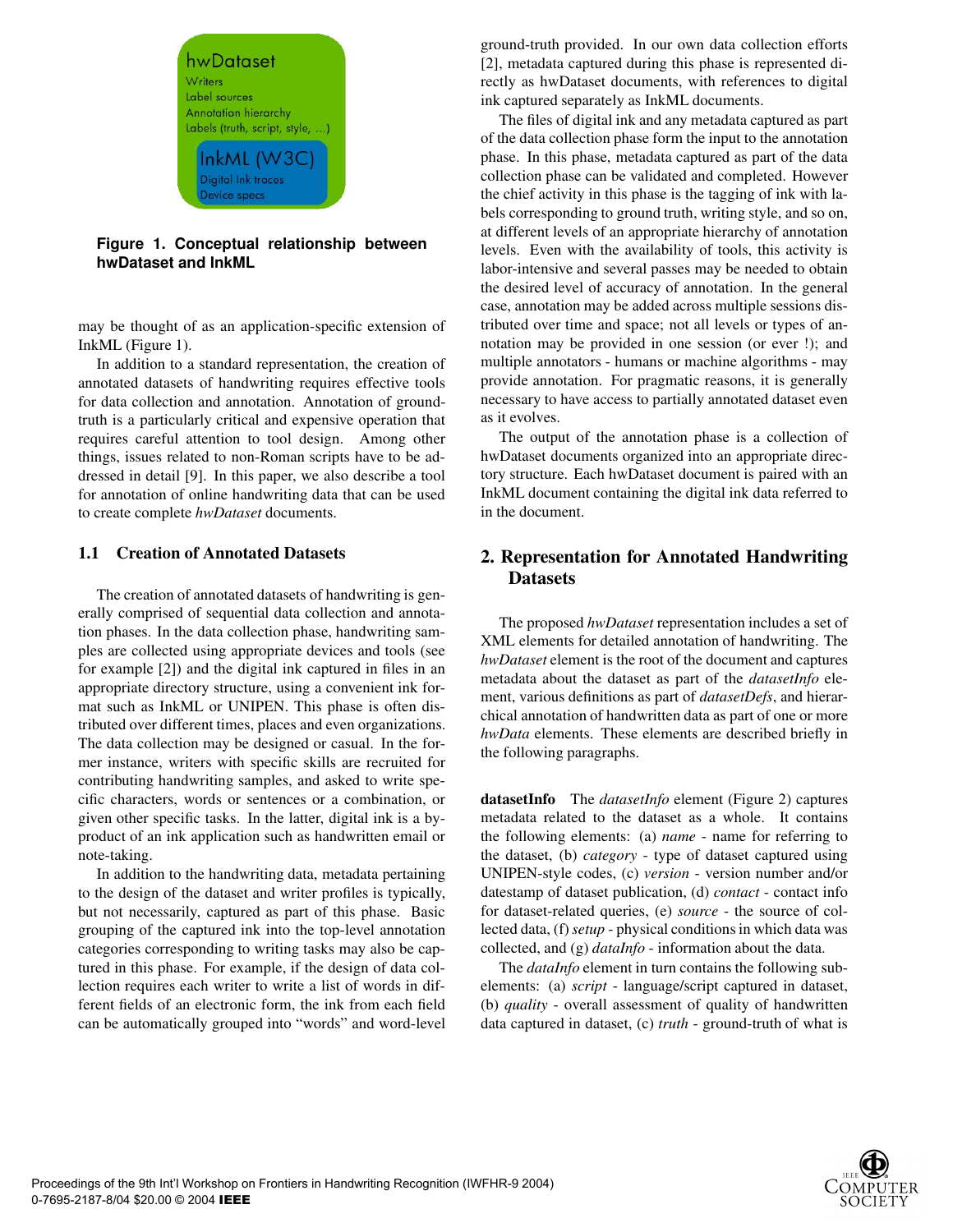

**Figure 2. The** *datasetInfo* **element captures metadata about the dataset**

captured such as a word-list, (d) *methodology* - design of data and collection procedure, and (e) *annotationScheme* description of annotation scheme.

annotationScheme specifies the user-defined hierarchy of annotation by means of a series of *annotationLevel* elements.

**datasetDefs** The *datasetDefs* element captures information about different writers and sources of labels (annotation) represented in the dataset, and provides the means for referring to them later in the document. It contains the following elements:

- writerDefs declarations of writers as a sequence of *writer* elements
- *labelSrcDefs* declarations of sources of annotation (human or machine) as a sequence of *labelSrc* elements

Each *writer* element in turn contains a *date* subelement which provides a coarse indication of the time when writing occurred (as opposed to the much more precise trace timestamps in InkML), and a *personal* subelement that captures personal information such as *hand* - left/right handedness, *gender* - gender, *age* - age at the time of capture, *skillScript* - level of skill with script, *skillDevice* - level of familiarity with writing device, *style* - predominant writing style, and *region* - native region.

Each *labelSrc* element contains the following elements: (a) *name* - name of the human/automated source of labels, (b) *description* - description of label source including responsible organization, (c) *time* - approximate date and time of annotation of dataset, and (d) *contact* - contact details of label source.

In addition, an attribute *labelTypes* describes the categories of labels (e.g. truth, quality, script, style) generated



**Figure 3.** *hwData* **element hierarchical organization of annotation**

by the given source and their character encoding (e.g. UNI-CODE).

**hwData** The *hwDataset* document contains one or more *hwData* elements corresponding to different trials or different fields of writing captured from a writer in a single trial. These instances may be distinguished using the *Id* atttribute. Each *hwData* element supports the hierarchical organization of annotation of the corresponding digital ink (Figure 3. It refers to an appropriate level  $H(i)$  of the of the annotation hierarchy defined by the user as part of the specification of the *annotationScheme* element. Each level  $H(i)$  of the hierarchy contains one or more label elements that captures annotation information at that level.  $H(i)$  may in turn contain either one or more  $H(i+1)$  elements, or *hw*-*Traces*, the leaf element of the hierarchy that refers to digital ink traces represented using InkML (Figure 3(b)). It is noteworthy that (i)  $hwrraces$  and the  $H(i)$  elements are derived from the *traceRef* element from InkML, and (ii) semantic interpretations of the  $H(i)$  levels such as WORD or CHAR are specified as part of the *annotationScheme*.

The *label* element can be used to capture alternative choices of label with confidence values if any, and the exact time of annotation. Although primarily intended to describe the truth value of a particular set of ink traces, it may also be used for describing other characteristics such as writing style, quality and script. The timestamp can be used to generate the history of annotation of a particular unit of writing, spanning different label sources. The alternates can be used to facilitate the process of manual validation of annotation by prompting options for human validation.

Formally, the attributes of label are (a) *id* - identification of label, (b) *labelSrcRef* - a reference to a label source defined earlier, (c) *category* - category of label (e.g. truth, quality, script, style), and (d) *timestamp* - time of the act of annotation.

The *hwDataset* representation attempts to satisfy the requirements for a good representation scheme that were laid out in the introductory section. Script-independence is achieved by supporting different encoding standards for the

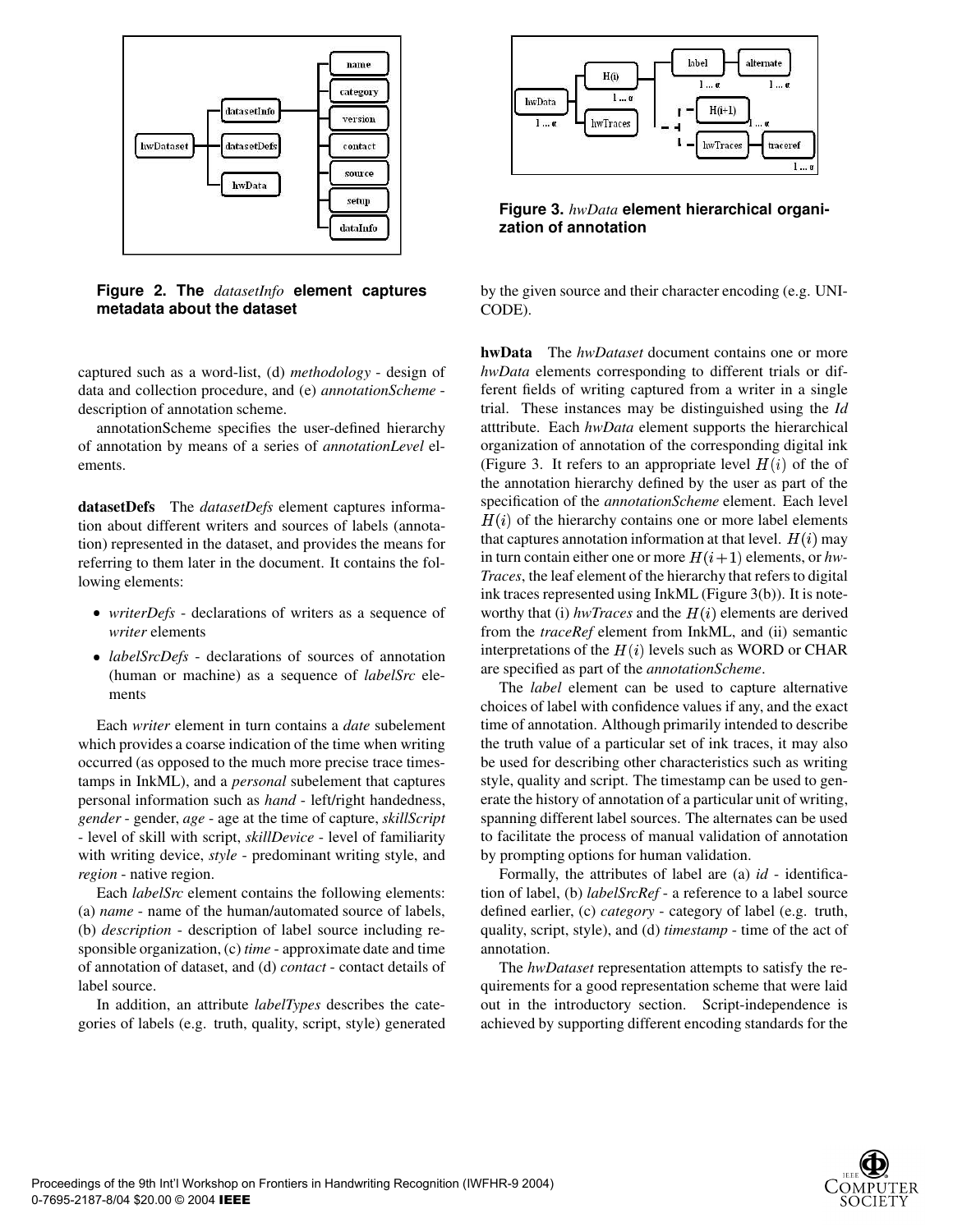truth values, and use of an XML based representation. The representation supports semantic interpretation of the writing at various user-defined logical levels and captures information about script, style, quality at these levels. In addition, these attributes may also be associated with the dataset as a whole, or with specific writers. The *label* and *label-Src* elements provide the means to capture recognition alternates along with confidences, thus supporting the use of multiple sources of annotation for the automatic generation of annotation and subsequent manual validation. Attributes have closed sets of values whereever possible. Multiple *hw-Data* blocks can be used to capture different trials or multiple fields of writing within the same trial.

## **3 Annotation Tool**

In this section, we describe a tool that has been designed to facilitate the annotation of online handwriting data using the proposed hwDataset format. While the tool is designed to read and write hwDataset documents, it is also capable of importing pure digital ink in input formats such as InkML, UNIPEN, and simple ASCII encodings of trace data. The tool supports input and output, viewing, editing and annotation of digital ink at different levels of a user-defined hierarchies. The tool is supplemented by a library of basic functions that can be used to access and extract handwriting data from hwDataset documents based on user-defined criteria.

#### **3.1 Software Architecture**

The tool implements an open and extensible architecture using plug-ins for different operations such as page segmentation and word recognition. Segmentation plugins are implemented for common hierarchical levels such as strokes, words, and lines. The tool also allows multiple plug-ins for the same operation (for example, line segmentation) and selection of a specific plug-in at the beginning of the annotation session. This allows for customization and dynamic selection of these modules. In addition, word recognition plug-ins may be used to partially or fully automate the generation of ground-truth for handwriting data. The tool also provides a basic set of stroke signal processing routines such as mean filter, median filter, one-dimensional Fourier transform, and so on. While not central to annotation, these allow the visualization of the effect of different kinds of signal processing on digital ink. Since all the plug-ins for a given class of operations return results in standard formats, they are handled within the tool in a consistent manner. Sample plug-ins are provided along with the tool, and new plug-ins may be written in C++.

The tool has been developed in C++, using Qt as the GUI toolkit. Currently the tool is supported on two popular desk-



**Figure 4. English text being annotated at the line level following automatic line segmentation**

top operating systems - Linux and 32-bit Windows. Since C++ and Qt are available on many other platforms, the tool can be extended to those platforms.

#### **3.2 Usage**

The user interface of the annotation tool features a workspace for manipulation of digital ink and a tool bar with buttons for all the key operations (Figure 4). Capture of metadata related to the *datasetInfo* and *datasetDefs* elements in the representation is supported through additional screens. Note that any metadata present in the input *hw-Dataset* document is automatically read and made available for modification through these screens.

Once metadata has been provided, the next important step is specification of the annotation hierarchy. Here the user has a choice of predefined levels such as WORD and CHARACTER as well as the flexibility to define new ones. In general, annotation proceeds by segmenting a digital ink document at a desired level of granularity such as lines or words using an available plug-in, or into individual strokes. The tool currently supports automatic segmentation at the stroke, word and line levels, based on inter-stroke distance patterns. As mentioned earlier, these algorithms are embedded in plug-ins and can be modified by the user.

The segments (stroke groups) obtained as a result of segmentation at a particular level are displayed in different colors using a coloring scheme. These segments generally need to be manually corrected, and the interface supports the use of both mouse clicks and keyboard shortcuts for adjustment of segments and for selection of one or more segments for further annotation.

Once the segmentation has been verified, the user can manually annotate segments by directly keying in groundtruth using a QWERTY keyboard. A single selectionkeystroke may be used to end the annotation for the current segment and advance to the next segment. In this manner, all segments at a specific annotation level can be truthed

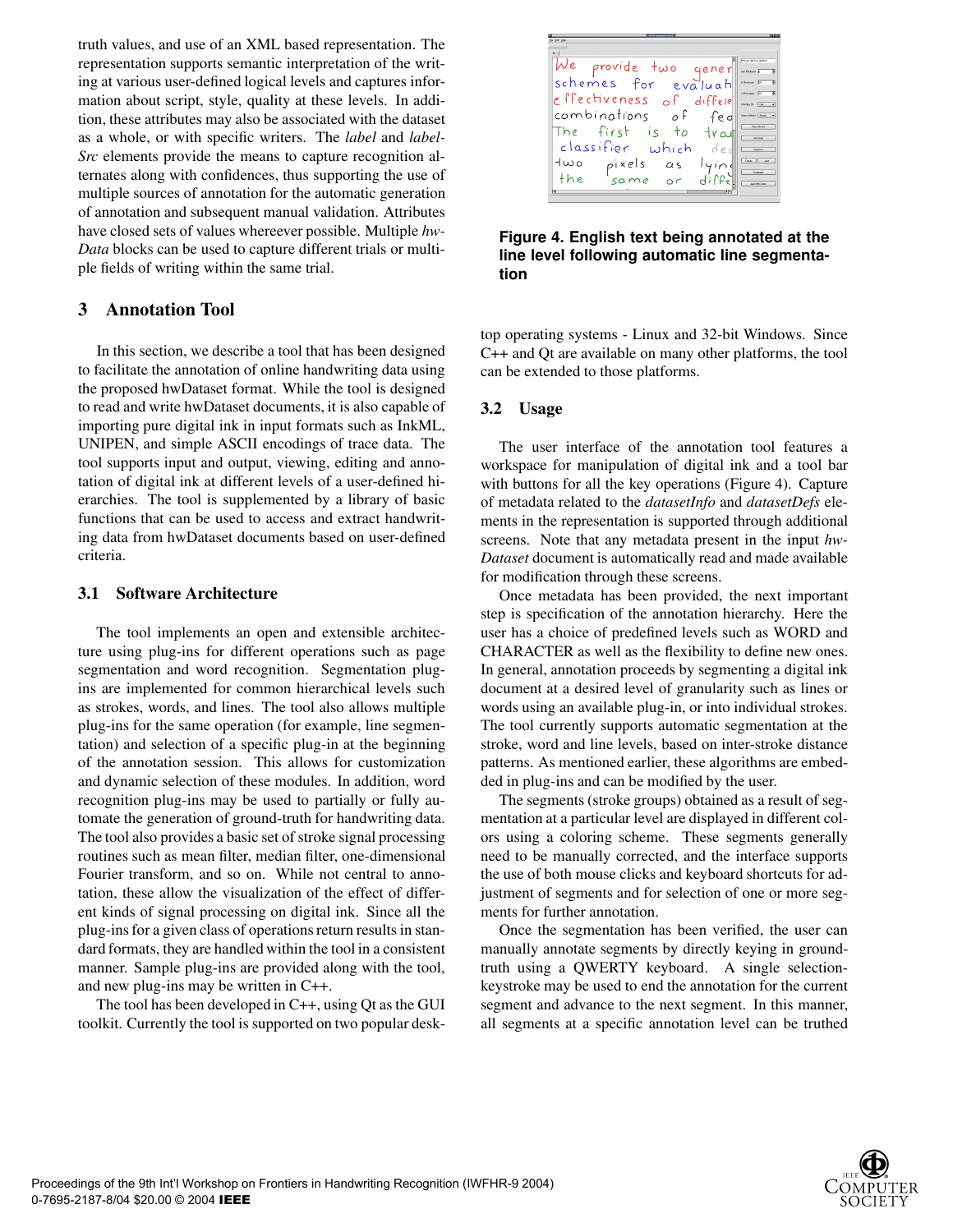fairly easily and quickly with minimal overhead. Groundtruth is recorded as an uninterpreted string of characters and hence may be provided using various standard encodings such as ASCII, ISCII and ITRANS, or other custom encoding schemes.

At present, each level of annotation is meant to be provided independently from the others. There are clearly top-down (alignment) and bottom-up (concatenation-based) strategies for generating ground-truth for specific levels from the truth or transcriptions at other levels. These can be modeled as independent label sources of machine type in the current scheme, and may be implemented as plug-ins in future versions of the tool. In addition, annotation at the word level can be partially automated using word recognition plug-ins, as described earlier.

Propagation of annotation is supported by the tool for semi-automated annotation of multiple writing trials by the same writer collected as part of a designed data collection effort. Propagation works by using the entire subtree of annotation from the "source" word and applying it to the target words. The association of character-level annotation to the strokes of a target sample may be performed based on stroke indices, or more intelligently by matching stroke shapes. The tool provides both implementations to support such propagation.

While we have described annotation in the context of ground-truth, the same principles are applicable to other kinds of annotation pertaining to the script, style and quality of writing.

#### **3.3 Efficiency**

We have made some preliminary attempts at benchmarking the efficiency of manual annotation of ground-truth using the tool. The efficiency of annotation was measured as the average number of key strokes used for annotating various documents at various hierarchical levels. Handwritten pages containing 200 characters and 50 words on average were taken for the analysis. Character level annotation was found to require approximately 450 key strokes per page on average, and word level annotation around 250 key strokes. The time taken to annotate a page of 50 words at the word level was around 2 minutes for a person with typing speed of 40-50 words per minute.

#### **3.4 Access Library**

We have attempted to address the requirements of extraction of information from annotated datasets by providing a library of functions implemented in C++.

The access library provides interfaces to the user to access specific subsets of the information contained in the col-



**Figure 5. Samples of writing from (a) Telugu and (b) Amharic**

lection of hwDataset documents based on constraints on element and attributes of the hwDataset document.

#### **3.5 Discussion**

Since one of the major motivations behind this effort is the creation of linguistic resources for scripts which are lacking in them, support for non-Roman scripts is an extremely important issue. The ten Indic scripts supporting India's eighteen official languages are good examples of such scripts. These scripts are defined as syllabic alphabets, and the syllabic units of writing are characterized by a large number of strokes and high structural complexity. These syllabic units may be broken down further into simpler shapes for recognition in a few different ways. The representation and tool therefore need to support custom hierarchies, at least below the level of the syllabic units.

Similarly, the encoding scheme for ground-truth (text) can be different for various scripts. For Indic scripts there are a number of competing encoding formats including the 8-bit ISCII, the Indian Script Code for Information Interchange [7], and the 16-bit UNICODE standard. The representation and annotation tool therefore support multiple encoding schemes. However, correct rendering of groundtruth labels in specific encodings often poses a problem.

We have experimented with ASCII, UNICODE and ISCII encodings in limited tests of the annotation tool (approximately 30000 words of English, Hindi and Telugu and 1000 words of Amharic). For Indic scripts, we have used an encoding called ITRANS which captures a transliteration of the text in ASCII [3]. The transliteration is human readable and may be mapped unambigously to ISCII or UNICODE. Samples of some of the scripts used for testing are shown in Figure 5. The tool has been tested using digital ink data collected from different devices such as IBM crosspad, HP TabletPC, HP iPAQ (PocketPC) and external tablets.